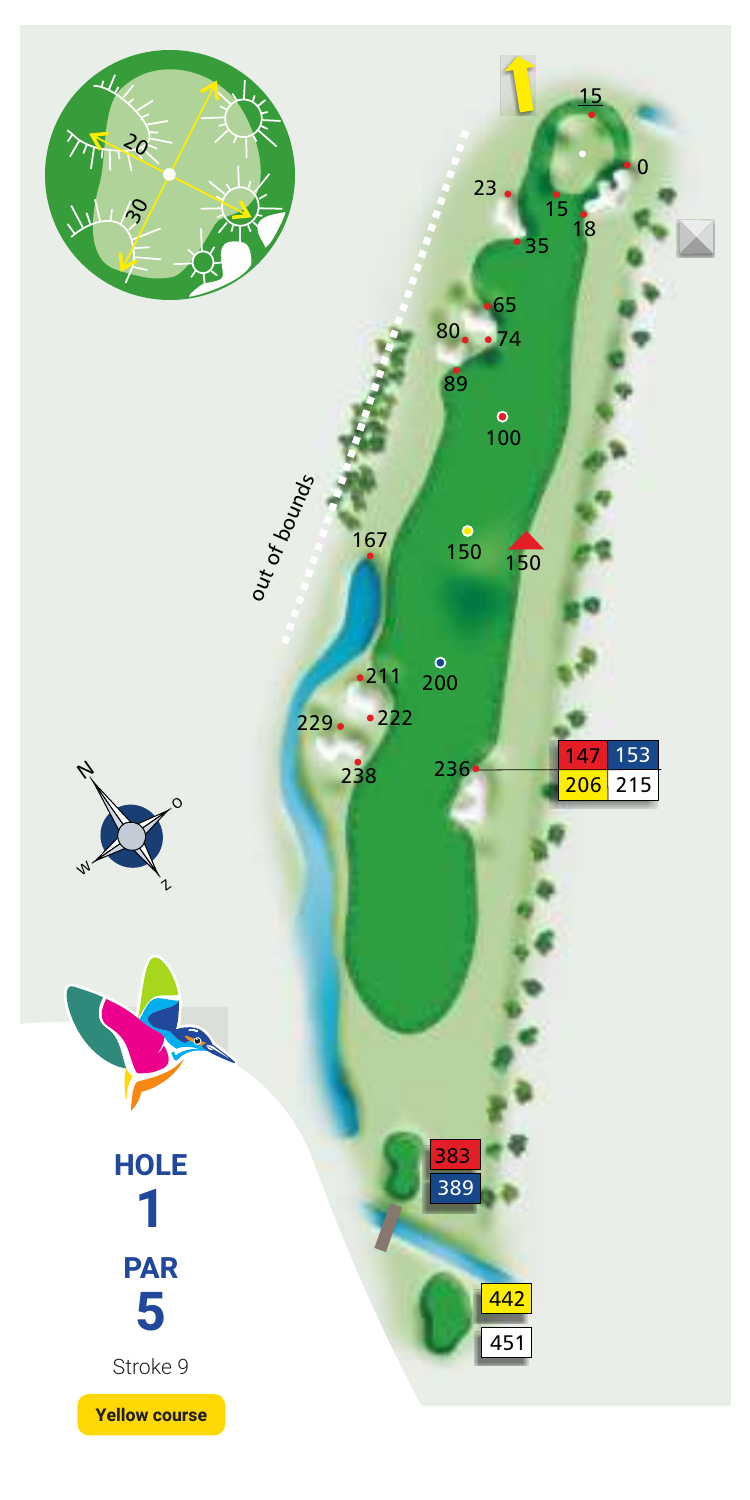





416 405

366 359

150

 $\frac{6}{150}$ 

 $\frac{8}{200}$ 

17

 $\overline{100}$ 

42

**PERSONAL PROPERTY** 

15

96 - 4

17

142

 $\overline{\boxtimes}$ 

218 181 192 •199  $• 178$  $• 172$ 



**PAR 4** Stroke 1 **HOLE 2**

**Yellow course**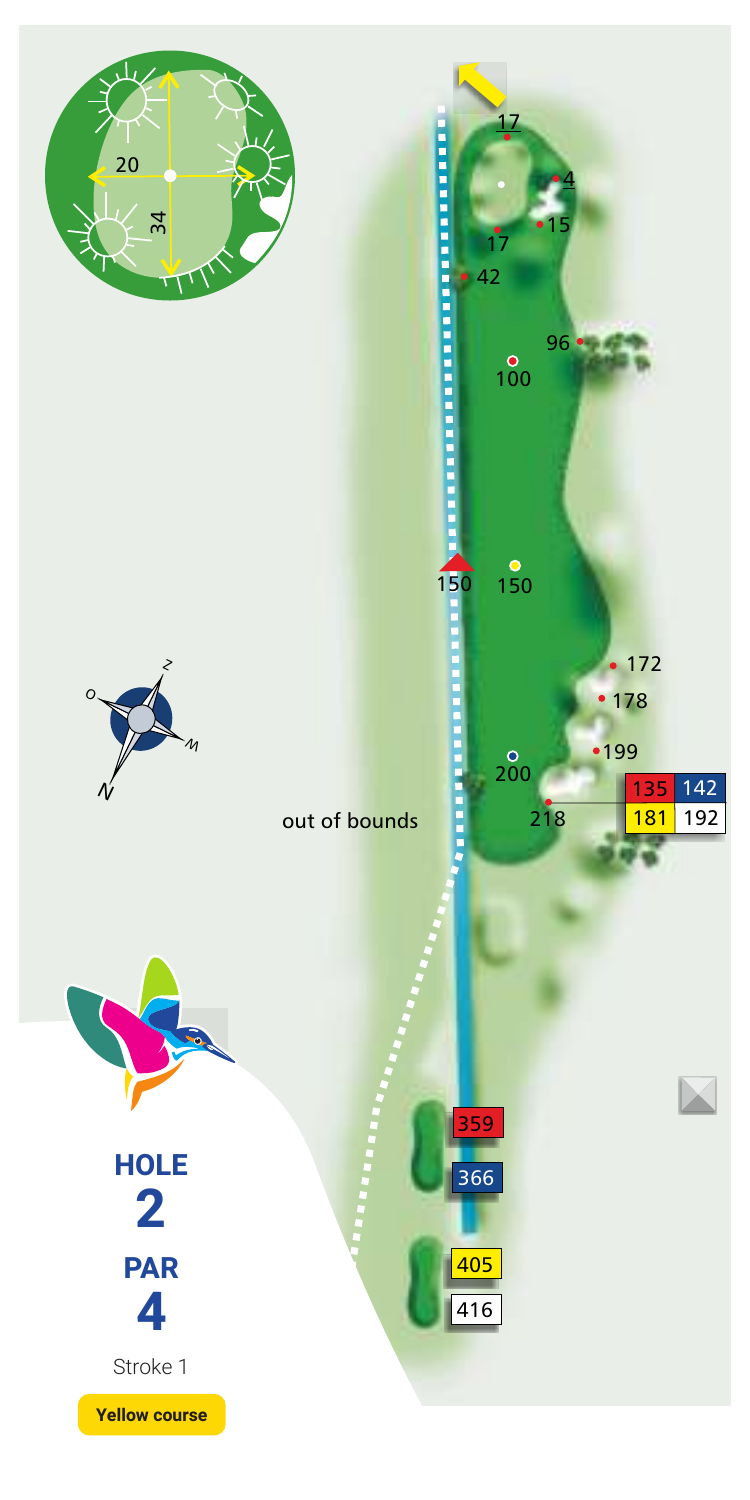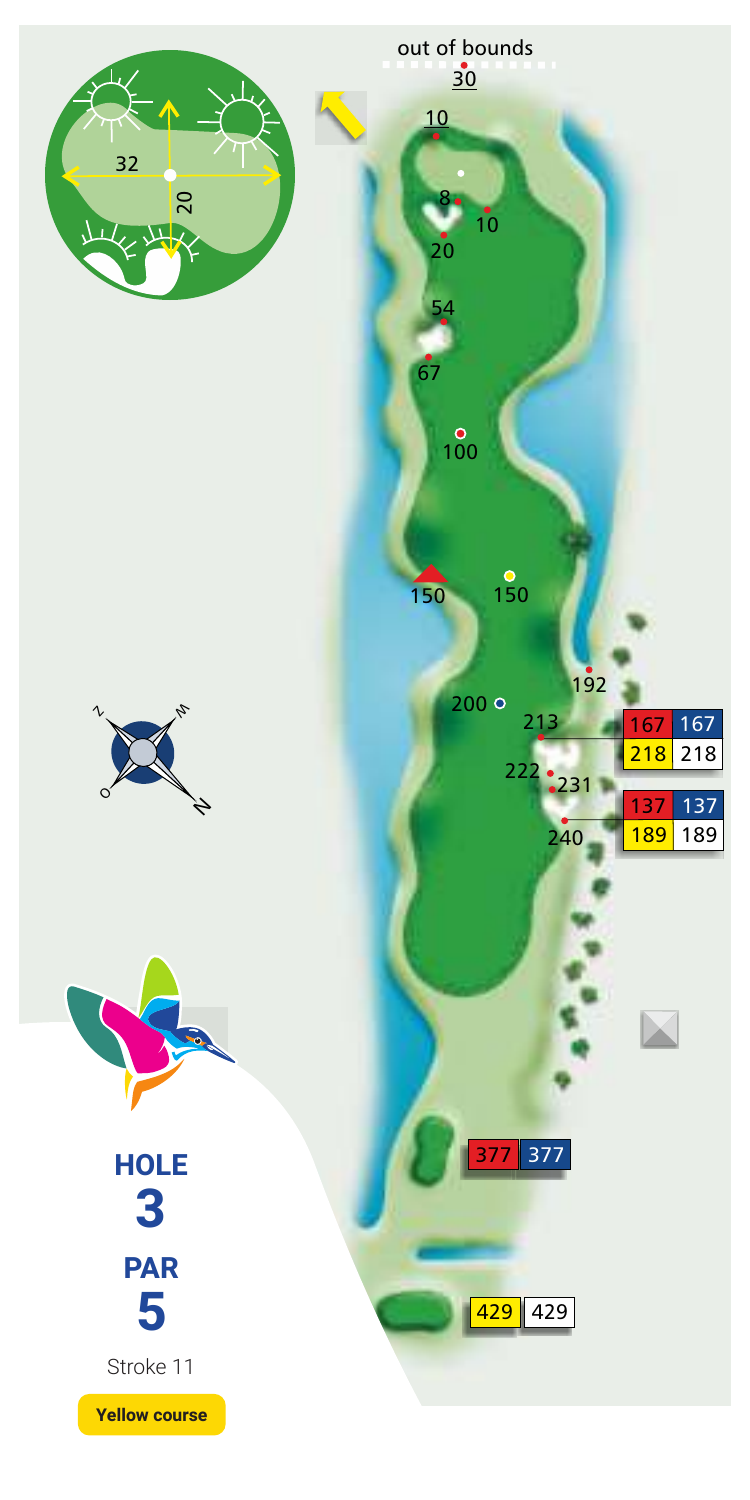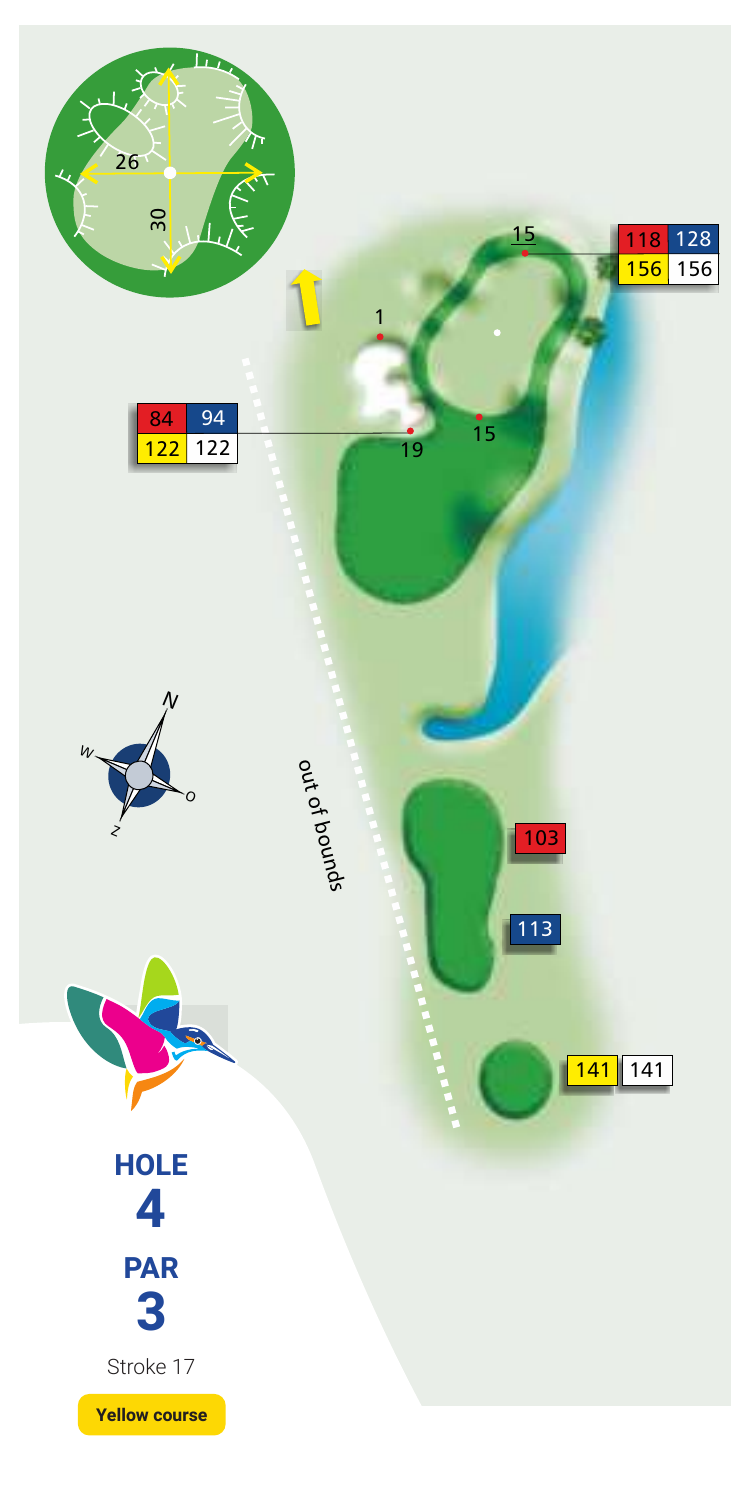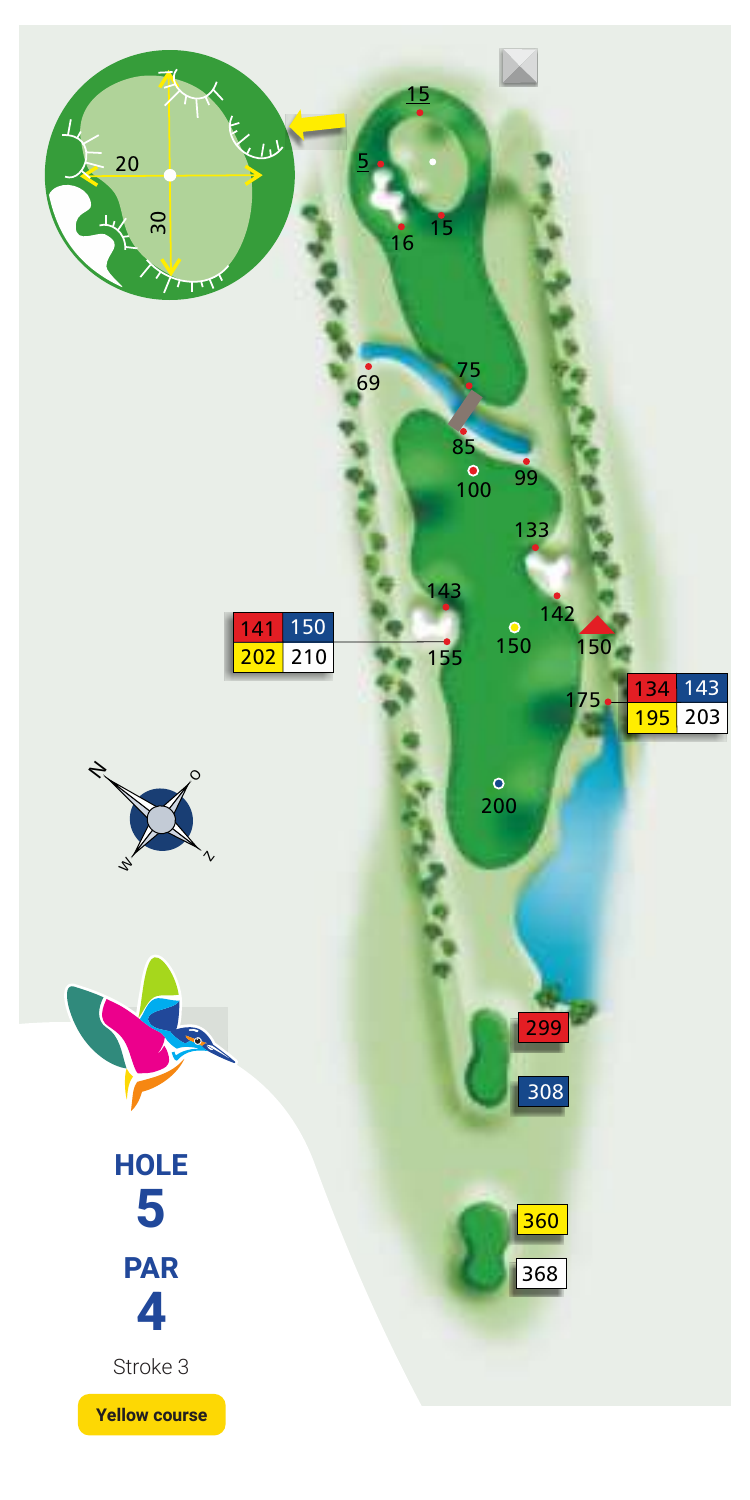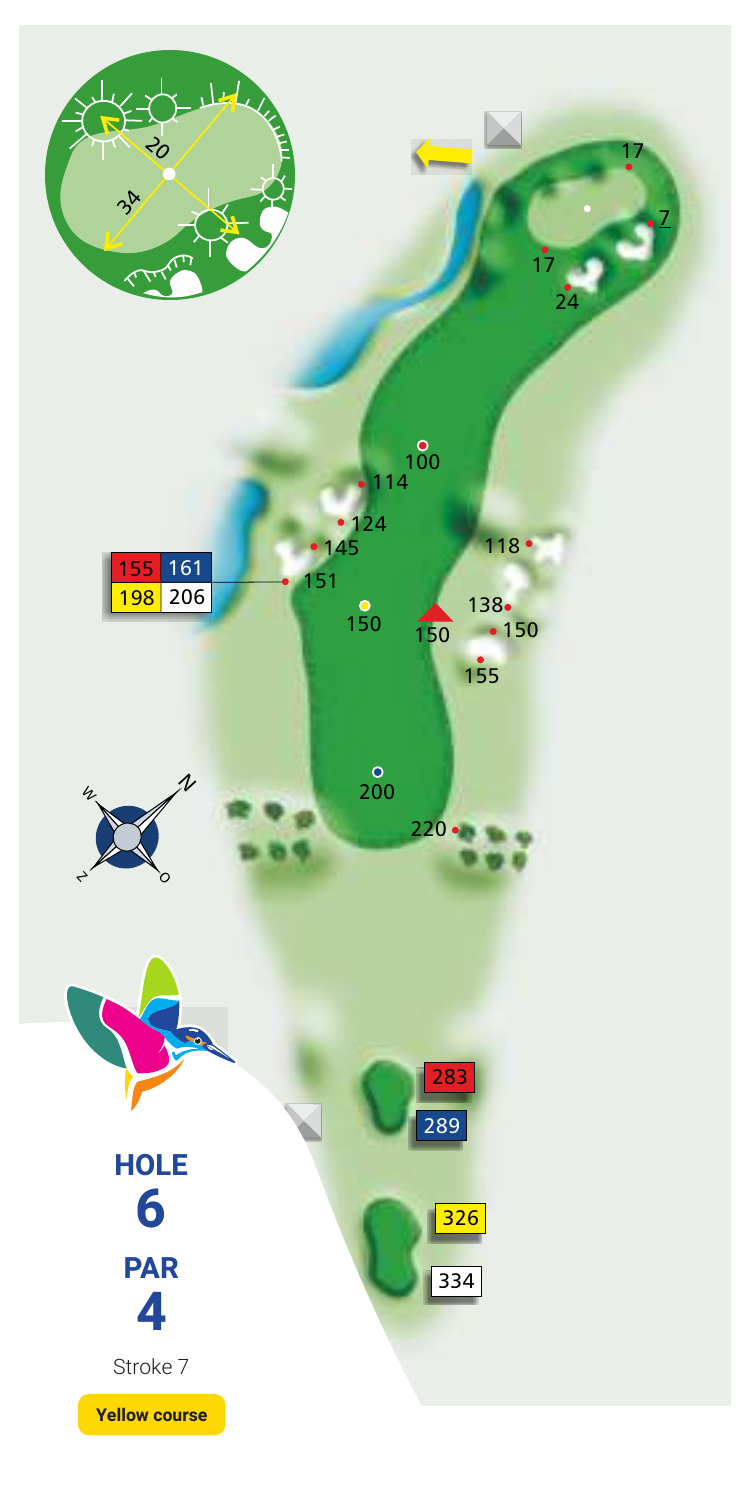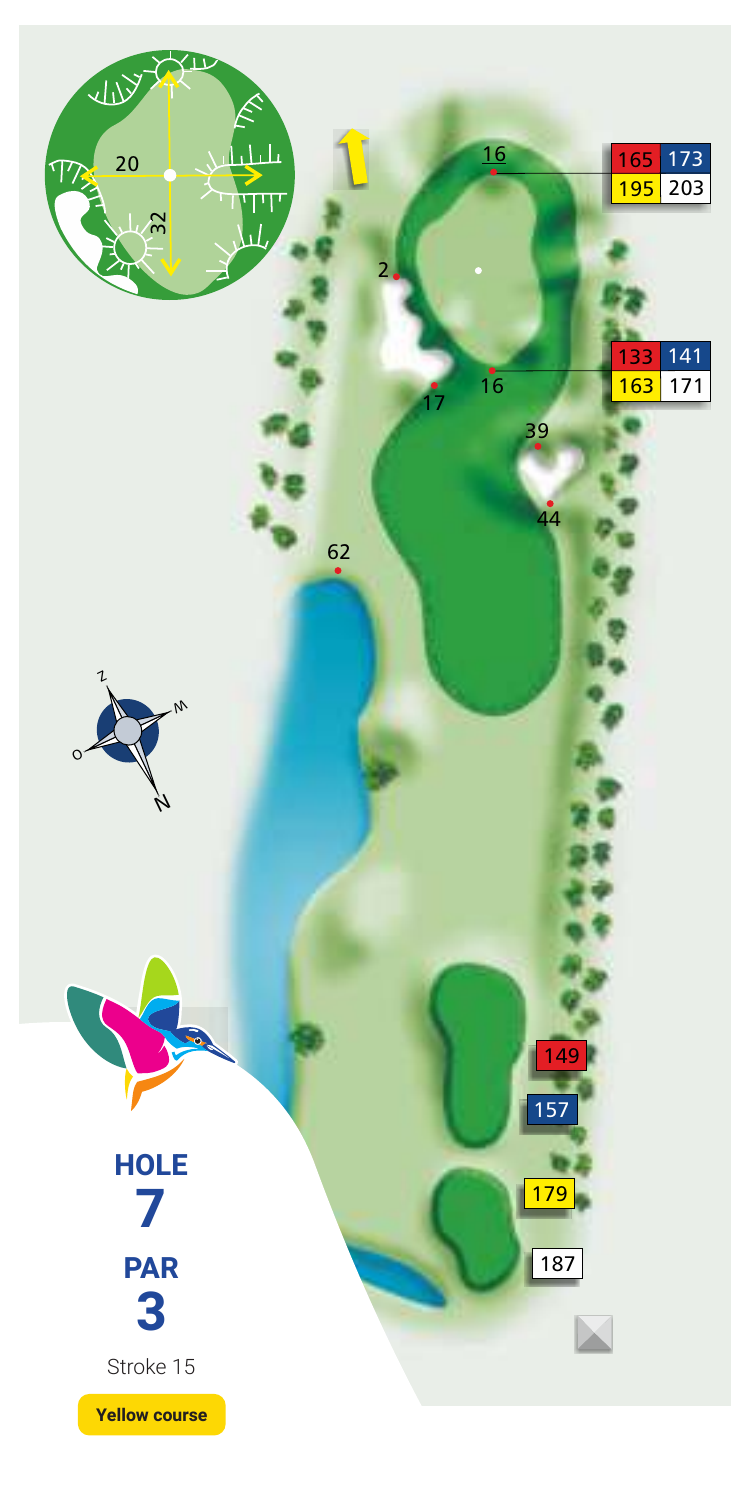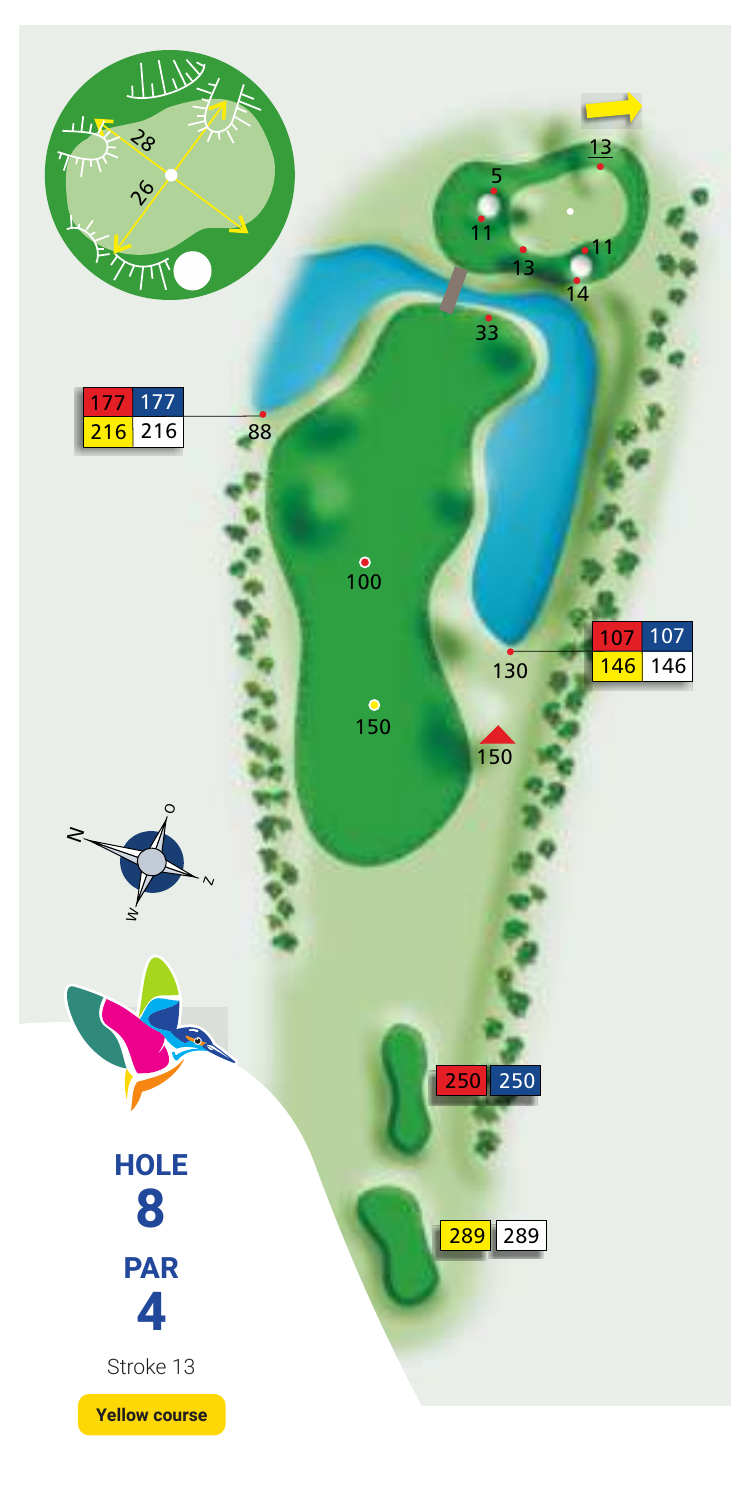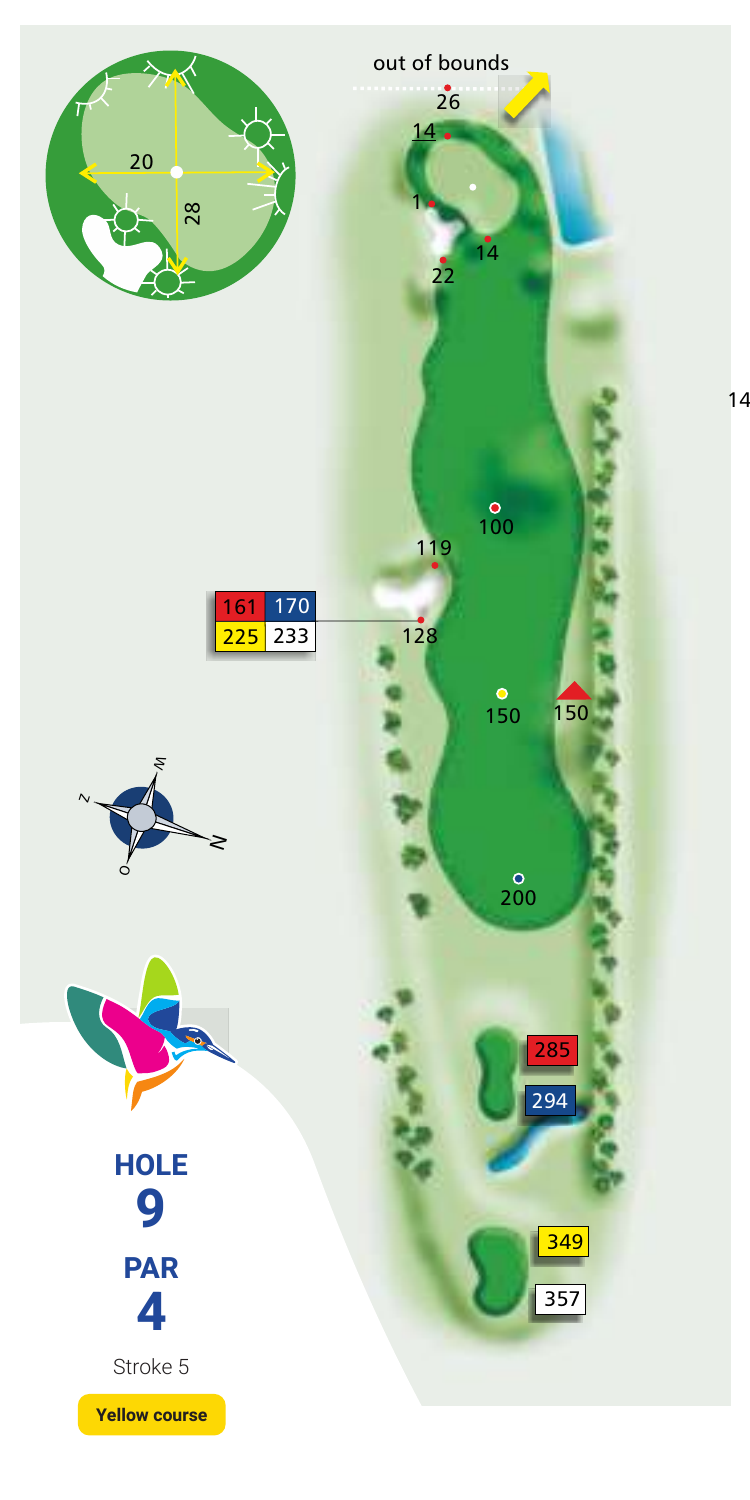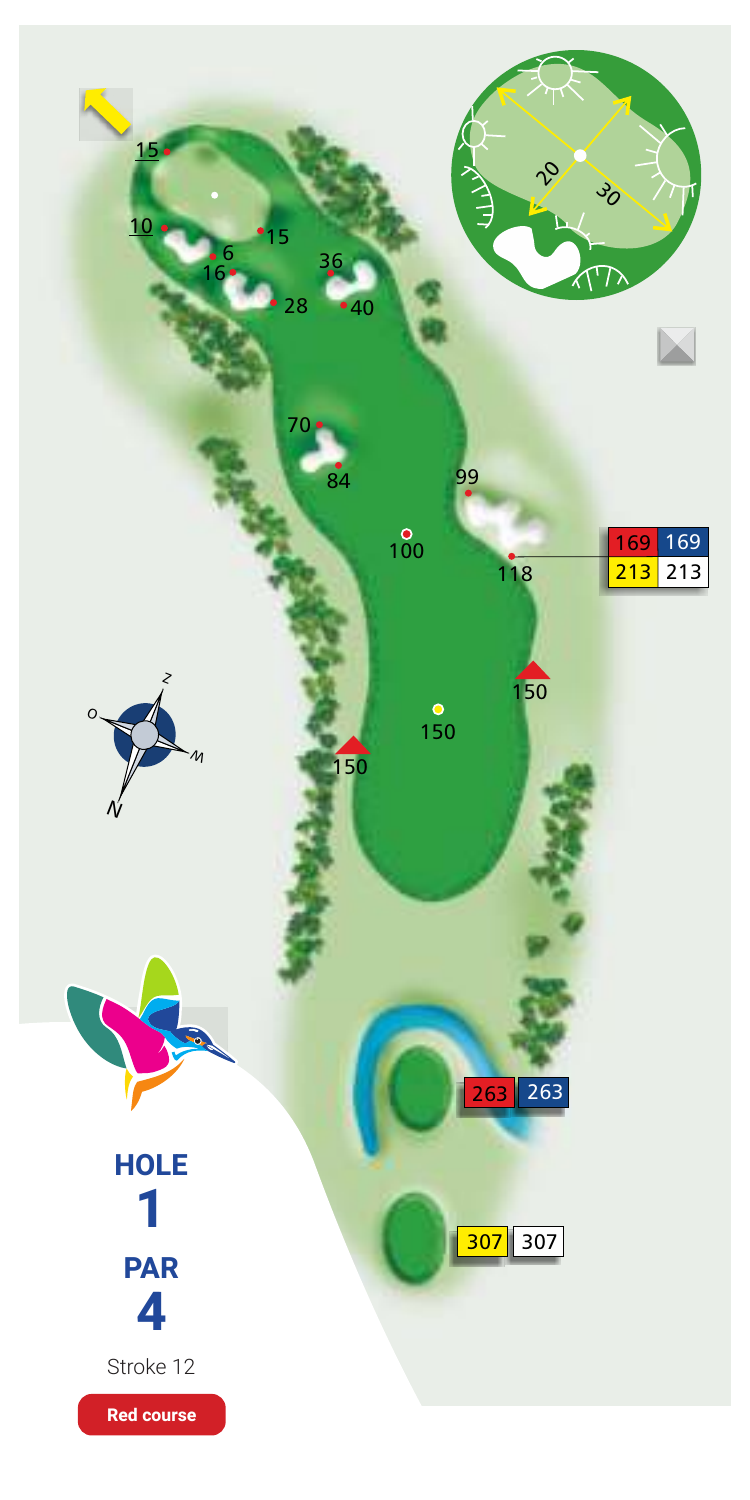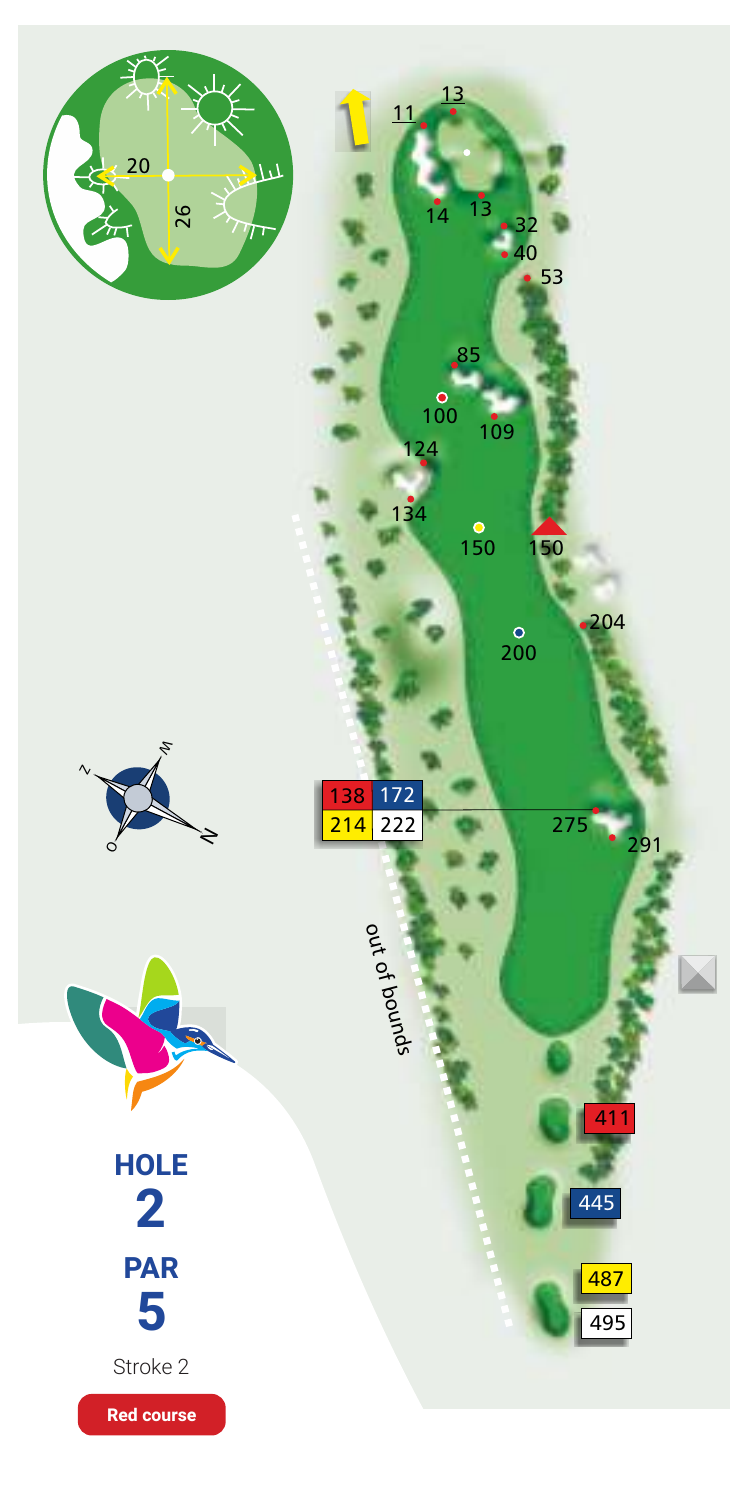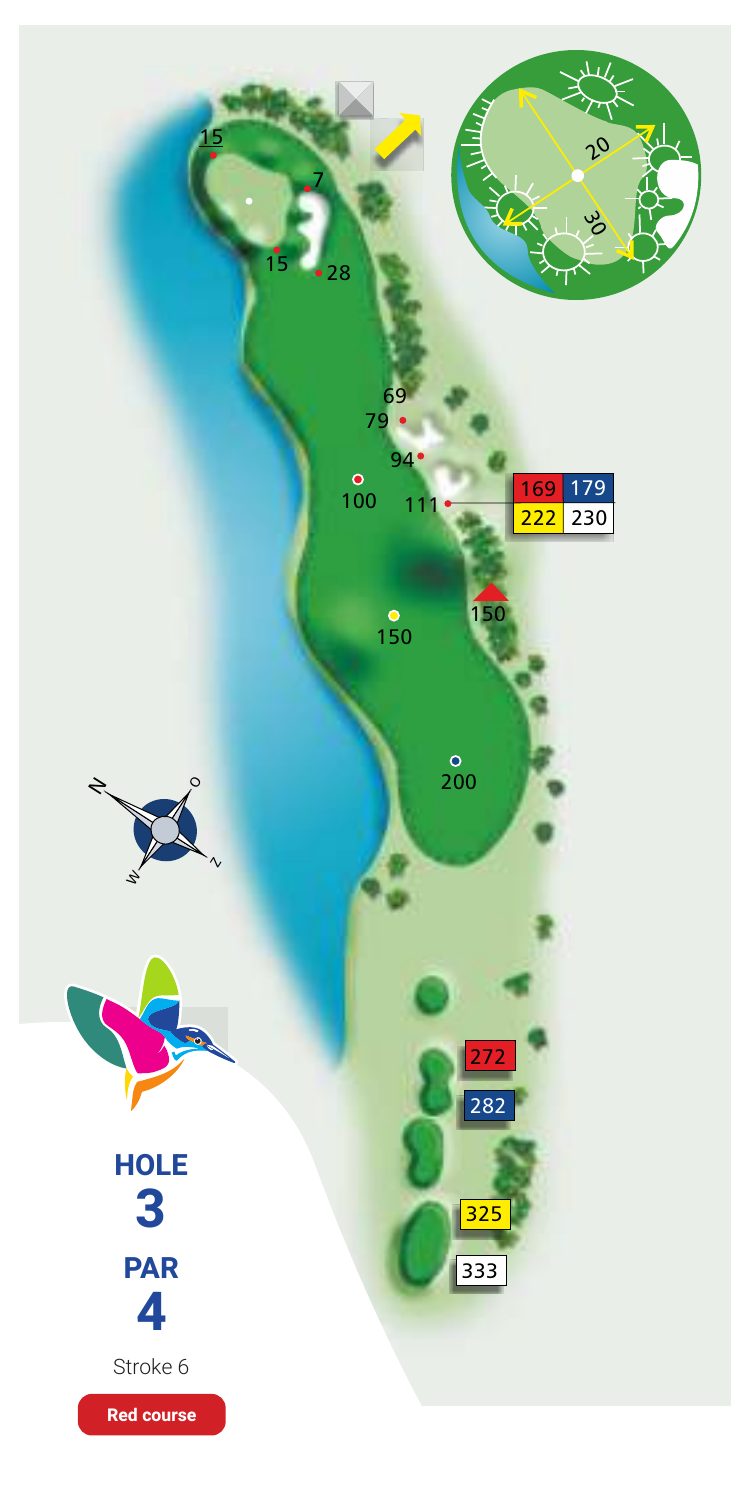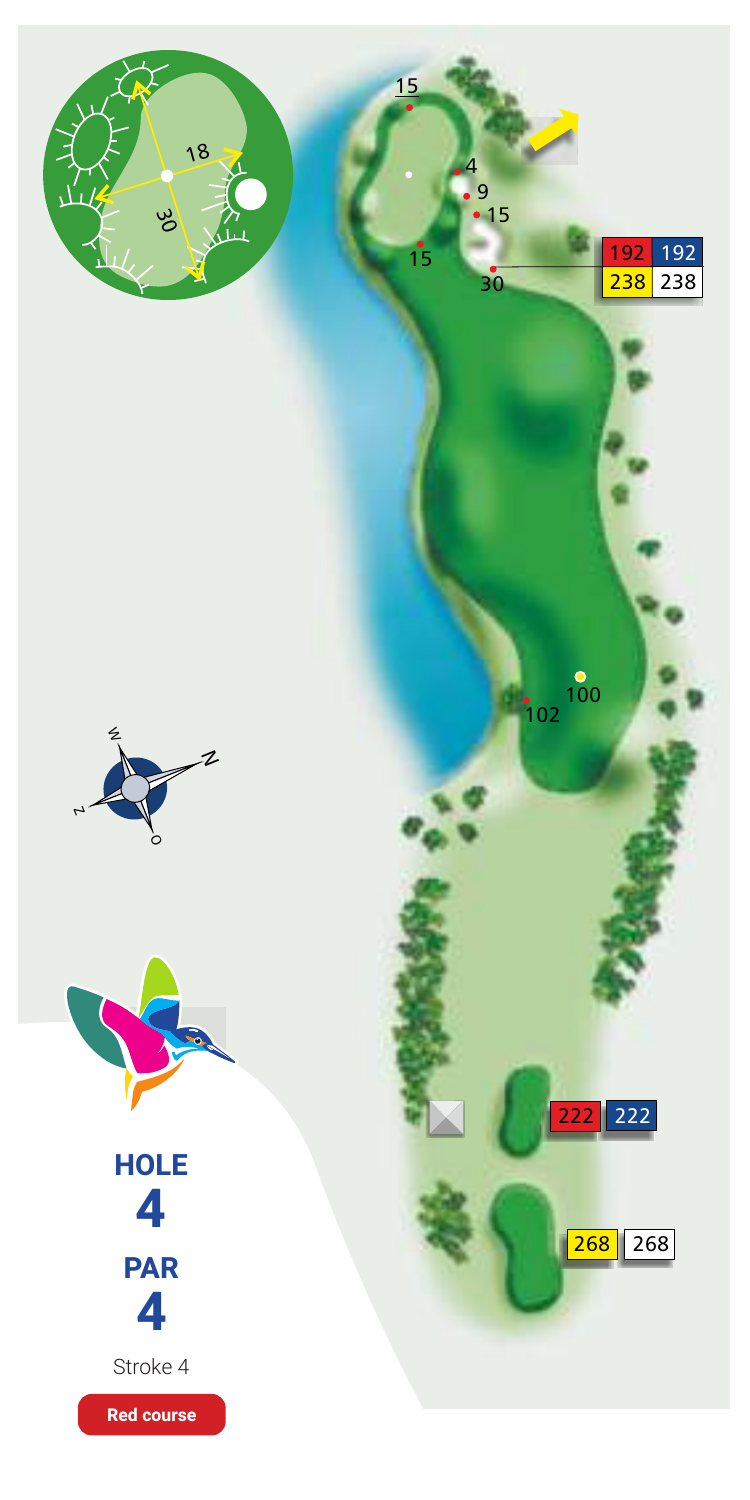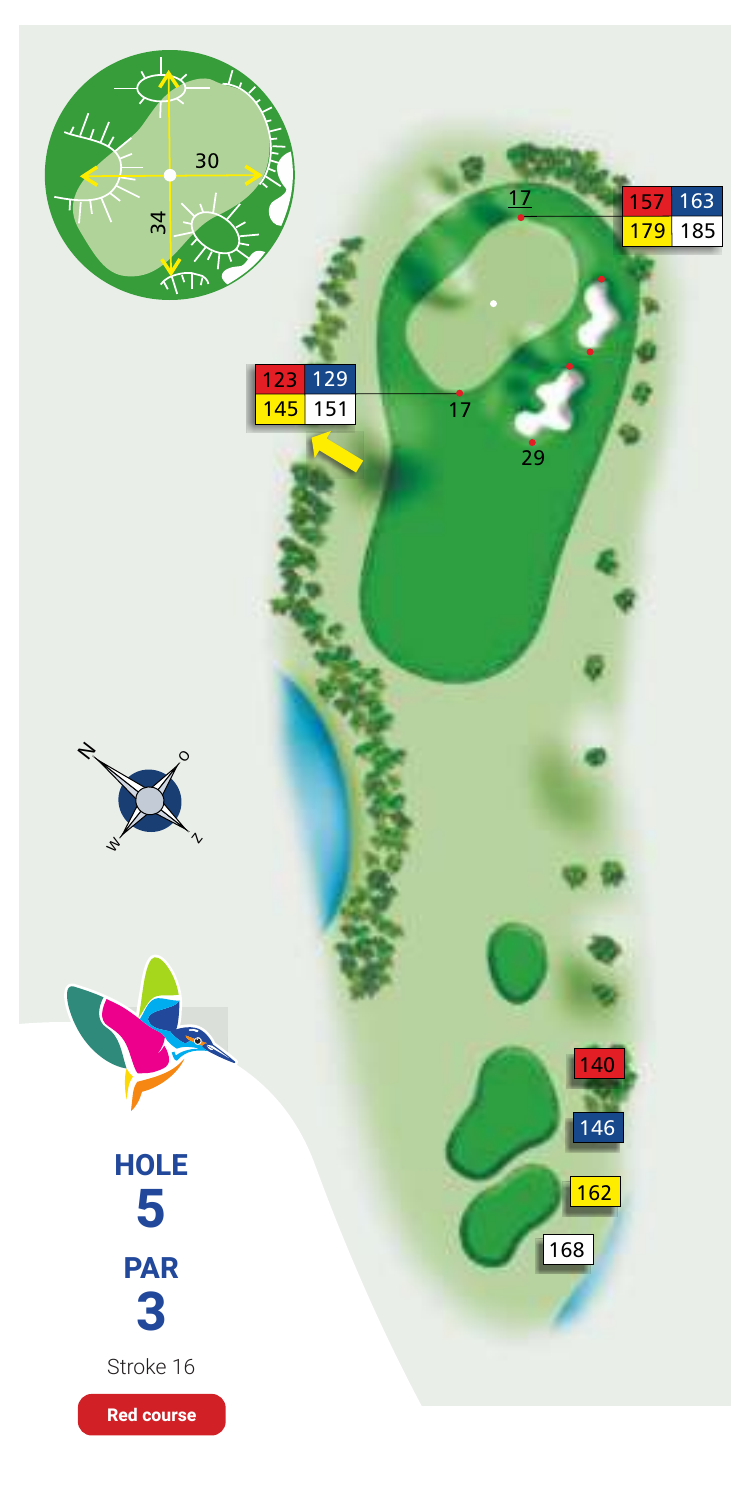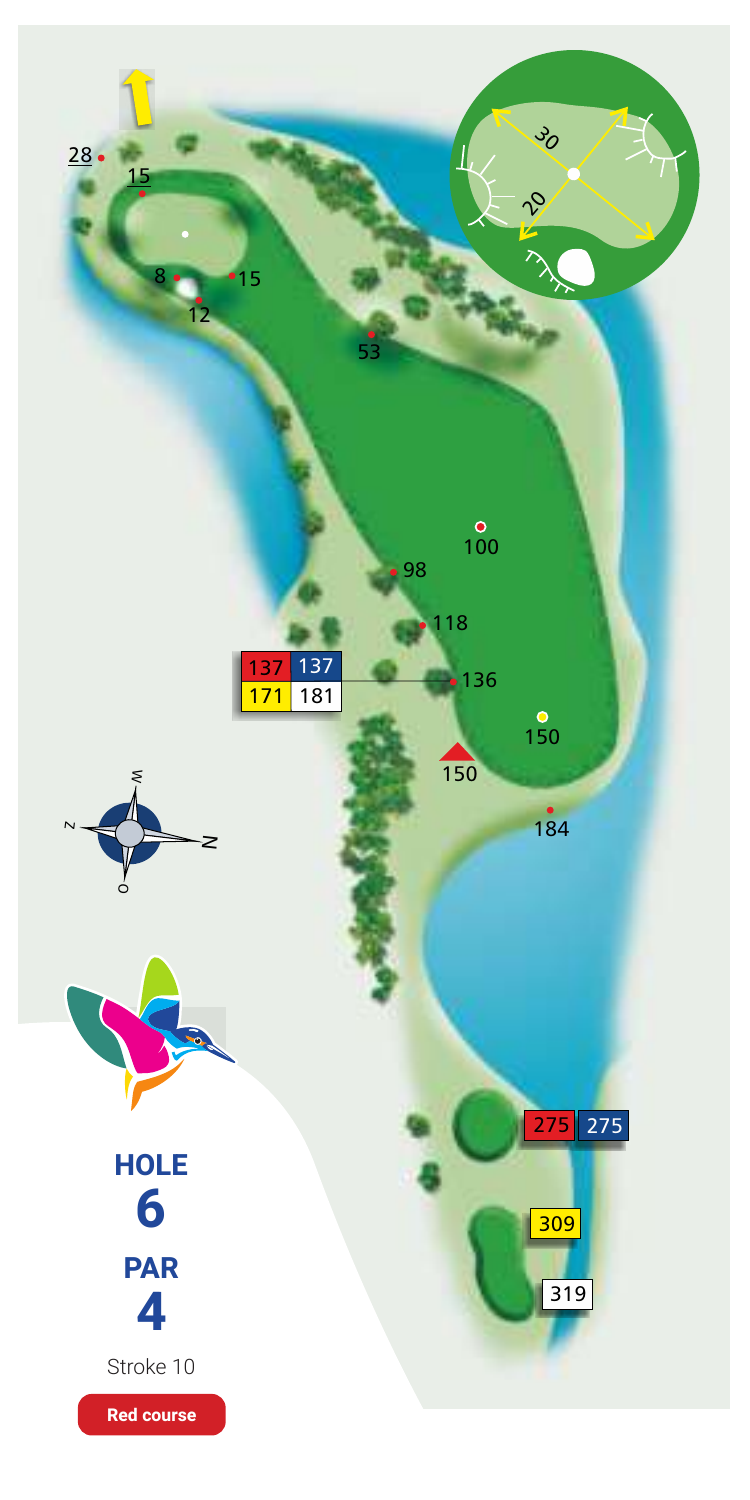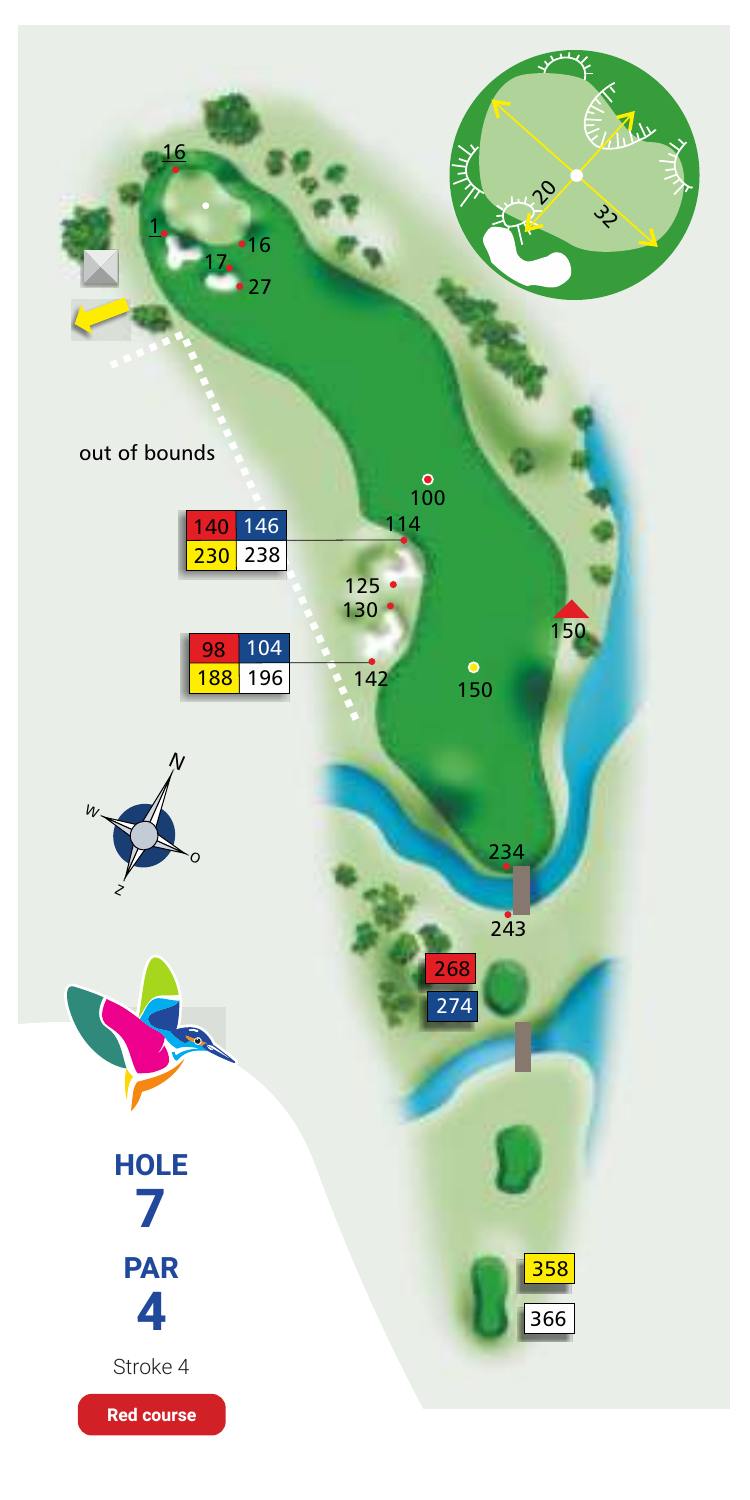